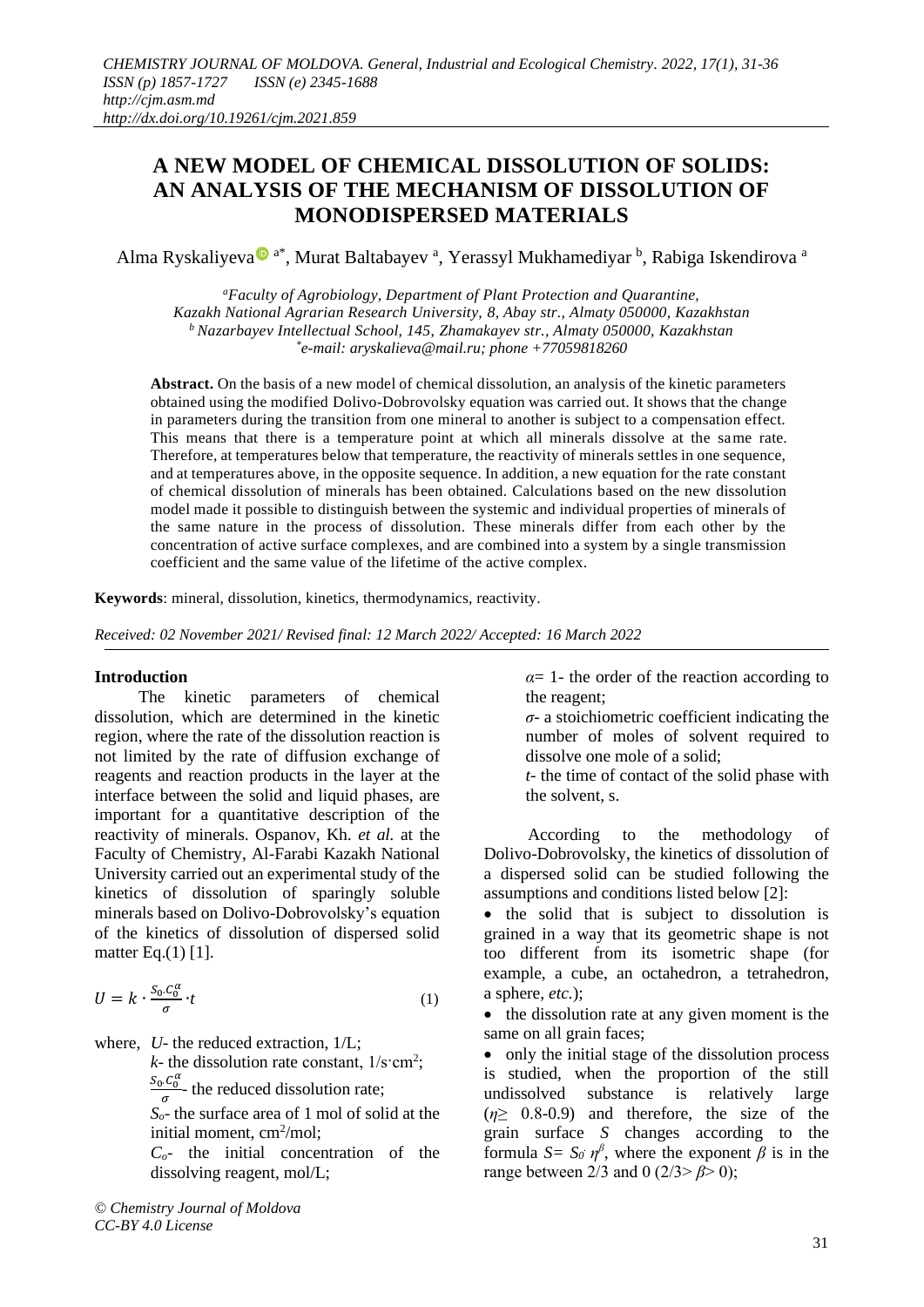the dissolution process is carried out with a large excess of the solvent, when its concentration remains practically constant during the experiment and the reduced extraction *U* is expressed by the Eq.(2).

$$
U = \frac{1 - \eta^{1 - \beta}}{1 - \eta} \tag{2}
$$

However, Ospanov, Kh., instead of the theoretical value of the reduced extraction *U*, intuitively used the experimental values of the extraction of metal ions from solids into solution. Further, in this work, Eq.(1) with such a replacement will be referred to as a modified Eq.(1). Despite the theoretical groundlessness of such a replacement, the kinetic parameters obtained on the basis of the modified Eq.(1) made it possible to reach amazingly effective results in chemical technology [2]. Therefore, the analysis of this phenomenon is an actual theoretical task that has to be addressed. The work presented here fulfills this gap by studying the kinetics and the mechanism of dissolution of sparingly soluble natural minerals based on the existing theories and a new model of chemical dissolution of solids [3] and as well as an empirical work guided by Ospanov, Kh. [4]. Thus, the goal of this study was set to give a theoretical interpretation to the modified V.V. Dolivo-Dobrovolsky equation and to draw a number of conclusions about the mechanism of chemical dissolution of minerals.

## **Experimental** *Materials*

Monominerals of malachite  $CuCO<sub>3</sub>·Cu(OH)<sub>2</sub>$ , azurite  $(CuCO<sub>3</sub>)<sub>2</sub>·Cu(OH)<sub>2</sub>$ , chrysocolla CuSiO3, elite Cu5[(PO3)2·(OH)4]·H2O, cuprite Cu2O and tenorite CuO used in this study were obtained from the Dzhezkazgan deposit (Kazakhstan). Grinding of minerals was carried out in an agate mortar and the particle size of the monodisperse material for experiments ranged from -0.104 to 0.074 mm. The reagents used in the study included extra pure grade ethylenediaminetetraacetic acid (EDTA), extra pure grade sodium acetate, and high purity electrolytic copper.

# *Methods*

# *Preparation of model working solutions*

Aqueous solutions of ethylenediaminetetraacetic acid (EDTA) of "extra pure" grade were used as a dissolving reagent. Sodium acetate 4 M was used as a background. A typical copper solution 1 mg/mL was made from high purity electrolytic copper 500 mg EDTA solutions of 50 mL were poured on crushed mineral samples of 50 mg (malachite, azurite, chrysocolla, elite, cuprite and tenorite) in a thermostated cell [4] with a capacity of 150 mL. The cell was sealed hermetically and stirred for a specified period of time: 180, 300, 600, 1200, 2400 and 3600 s. After the end of shaking, the solution was filtered off. The filtrate was placed in sodium acetate 25 mL, 4 M, and the content of copper ions in the resulting solution was determined by the polarographic method.

The rate of extraction of copper ions from minerals into EDTA solution depended on the following factors: the duration of stirring (30-60 min), concentration of EDTA solutions (0.01 mol/L; 0.025 mol/L; 0.05 mol/L), temperature, and intensity of stirring (100-300 vibrations per minute). To determine the parameters of the Arrhenius equation, the experiments were carried out at temperatures of 25, 35, 45, 55, and 65°C. The values of the dissolution rate constants were obtained as a result of 5 parallel experiments with a confidence level of 0.95.

## *Determination of copper ions content*

The mineral samples were dissolved in a thermostatically controlled cell 150 mL. The cell was shaken on an orbital shaker with 100-200 vibrations per minute. A 'Zp–60' polarograph was used to determine the content of copper ions.

## **Results and discussion**

In the course of theoretical analysis, a compensation effect that is a correlation between Arrhenius ln*A* and a change in the value of activation energies was found. The effect can sometimes be an erroneous consequence of the fact that equations that do not correspond to the basic law of chemical kinetics can be used to describe the kinetics of the process. The modified Eq.(1) contains information about the acting masses and surfaces; therefore, it is worth applying the theory of the isokinetic effect [5] to analyze the processes under consideration.

According to Shakhparonov's theory [5], it is necessary to make the following assumptions in the new model of chemical dissolution [3]:

• the total change in the Gibbs energy during the chemisorption of ligands on active ion-copper atoms on the crystal surface and subsequent activation should be the Gibbs energy of formation of surface active complexes  $\Delta G^{\neq}$ ;

• the number of available active centers should be much greater than the number of ligands in contact with them; therefore, the unit in the denominator in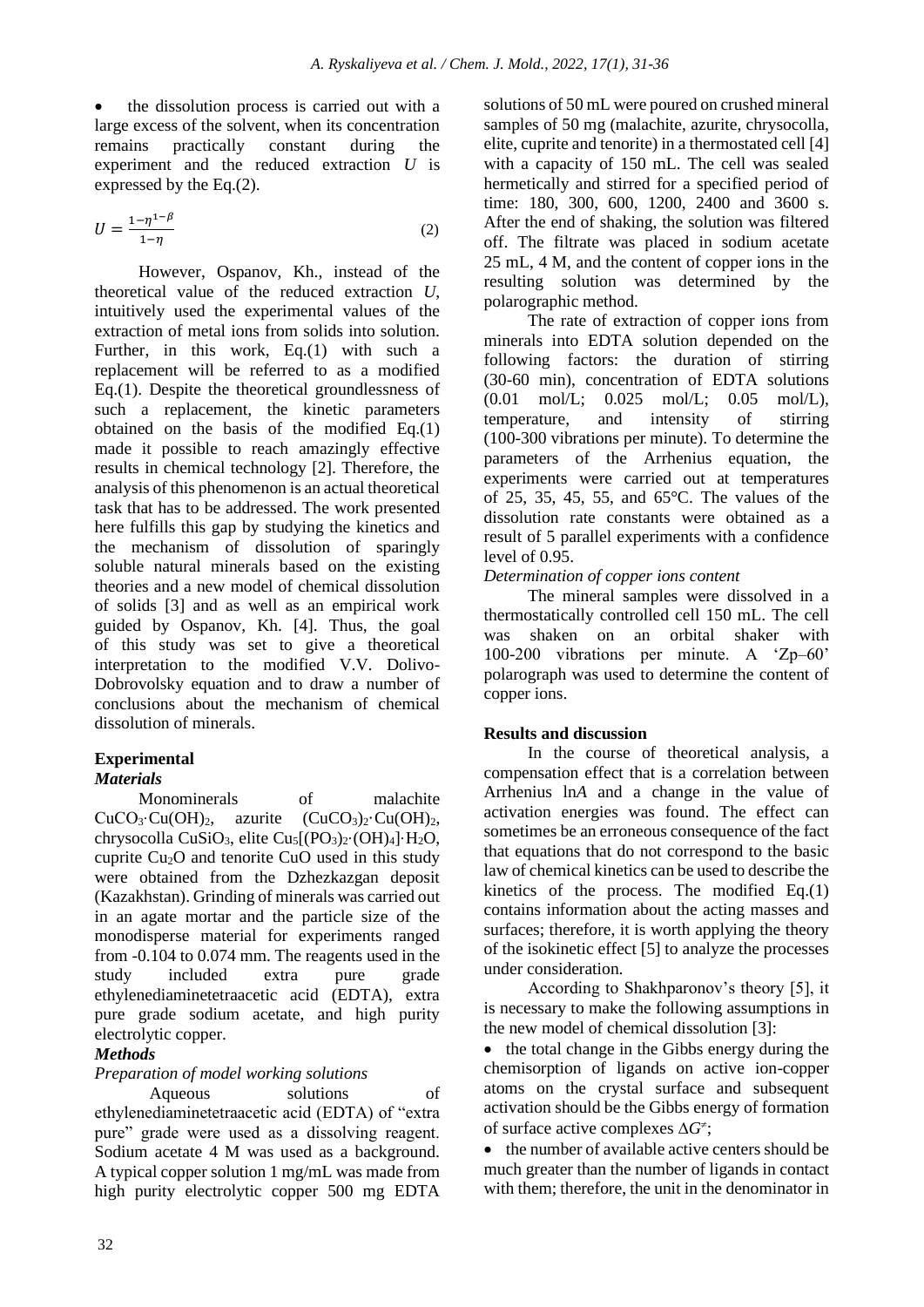the basic equation of the new model [3] should be neglected.

Taking these assumptions into account, the basic equation of the model takes the form of Eq.(3).

$$
\frac{dn_{AL}}{Vdt} = \varphi v e^{-\Delta G^{\neq}/RT} C_A \cdot S \cdot C_L \tag{3}
$$

where,  $\frac{dn_{AL}}{Vdt}$  the increase in the concentration of metal ion-atoms that have passed into the solution volume *V*;

*φ*- the transmission coefficient;

 $\Delta G^{\neq}$  - the Gibbs energy of the dissolution process activation, kJ/mol;

*CA*- the surface concentration of metal atoms  $A$ , mol/cm<sup>2</sup>;

*S*- the size of the reacting surface of the solid,  $\text{cm}^2$ ;

*СL*- the concentration of the reagent, mol/L.

Comparing Eq.(1) and Eq.(3), an equation for the rate constants of chemical dissolution is derived in Eq.(4).

$$
k = \varphi \cdot \frac{k_B T}{h} \cdot \exp\left(\frac{\Delta G^2}{RT}\right) \cdot C_A \cdot \sigma \tag{4}
$$

Using the Arrhenius equation and Eq.(4), it can be found that:

$$
\Delta H^{\neq} = E \cdot RT \tag{5}
$$

Then, substituting the obtained Eq.(5) into the expression for the logarithm of the rate constant in Eq. $(4)$  gives the Eq. $(6)$ .

$$
\Delta S_a^{\neq} = R(\ln A - \ln \frac{k_B T}{h} - \ln C_A - \ln \sigma - 1) \tag{6}
$$

where,  $\Delta S_q^{\neq}$  is the apparent entropy of activation, *i.e.* activation entropy, calculated under the assumption that the transmission coefficient *φ*= 1 (Table 1).

According to Eq.(5), the enthalpy of activation  $\Delta H^*$  does not depend on  $\varphi$ , therefore, the true enthalpy of activation coincides with the apparent enthalpy of activation and there is no "*k*" index for  $\Delta H^{\neq}$ .

*Calculation of the true values of the thermodynamic parameters of the activation process*

The analysis of the change in the enthalpy of activation depending on the apparent entropy of activation of the process of extracting copper from the studied copper minerals in EDTA solution shows the presence of a pair regression (*r*= 0.983) represented by Eq.(7).

$$
\Delta H^{\neq} \text{ (kj/mol)} = 220.4 + 384 \, \Delta S^{\neq} \text{ (J/mol)} \tag{7}
$$

According to Shakhparonov's methodology [5], and the numerical values of the coefficients in Eq.(7), *A*= 220.4 kJ/mol and *B*= 384 K, according to the formula  $\varphi = \exp(-\frac{A}{R})$  $\frac{A}{RB}$ ) from the same chapter, the transmission coefficient can be calculated.

Then, according to the formulas  $\Delta G^{\neq} = \Delta G^{\neq}_k + RT \ln \varphi$  and  $\Delta S^{\neq} = \Delta S^{\neq}_q - R \ln \varphi$ , it can be obtained the true values of the Gibbs energy and the activation entropy of the dissolution reactions (Table 2).

*Table 1* 

| minerals in EDTA, calculated under the condition that $\varphi = 1$ . |                                                        |              |      |                                            |                                       |                                   |                               |
|-----------------------------------------------------------------------|--------------------------------------------------------|--------------|------|--------------------------------------------|---------------------------------------|-----------------------------------|-------------------------------|
| <i>Minerals</i>                                                       | $k10^7$ , $1/s$ cm <sup>2</sup><br>(at $25^{\circ}C$ ) | Ε,<br>kJ/mol | lnA  | $\varDelta H^{\neq}$ ,<br>$k$ <i>J/mol</i> | $-\Delta S_a^{\neq}$ ,<br>$J/mol$ $K$ | $-T\Delta S_k^{\neq}$ ,<br>kJ/mol | $\Delta G_k^{\neq}$<br>kJ/mol |
| Malachite                                                             | 49.00                                                  | 36.4         | 2.5  | 33.9                                       | 480.9                                 | 143.3                             | 177.2                         |
| Azurite                                                               | 35.00                                                  | 41.2         | 4.1  | 38.7                                       | 465.0                                 | 138.6                             | 177.3                         |
| Chrysocolla                                                           | 5.60                                                   | 47.5         | 4.8  | 45.0                                       | 460.7                                 | 137.3                             | 182.3                         |
| Elite                                                                 | 3.20                                                   | 50.1         | 5.2  | 47.6                                       | 451.8                                 | 134.6                             | 182.3                         |
| Cuprite                                                               | 3.10                                                   | 53.4         | 6.5  | 50.9                                       | 450.8                                 | 134.3                             | 185.3                         |
| Tenorite                                                              | 3.00                                                   | 74.8         | 15.1 | 72.3                                       | 382.5                                 | 114.0                             | 186.3                         |

**Rate constants and characteristics of the active complex of the reaction of dissolution of oxidized copper**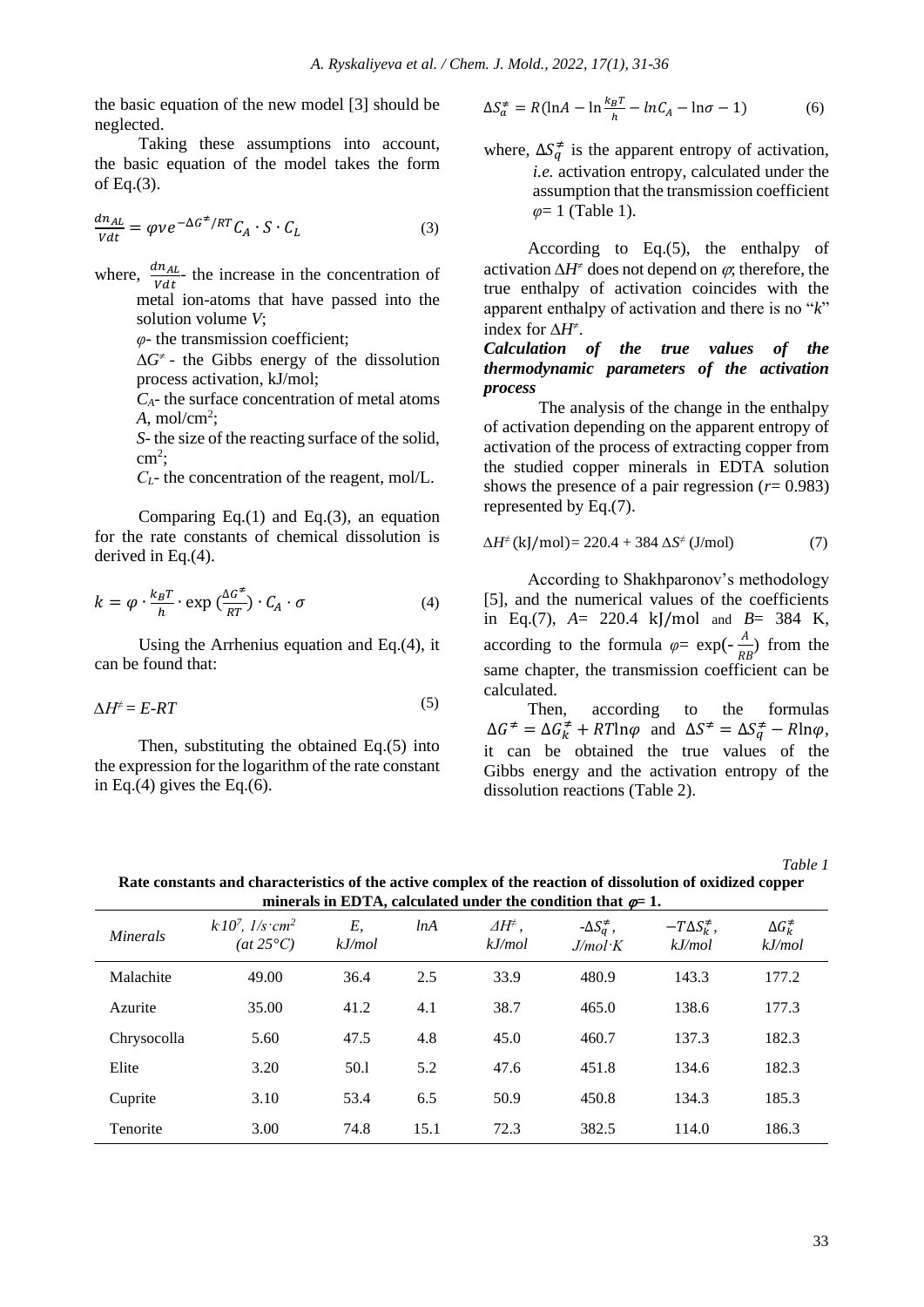*Table 2* 

**True values of the enthalpy** ∆<sup>≠</sup> **of Gibbs energies**  ∆ <sup>≠</sup>, **and the entropy** ∆ <sup>≠</sup>**of activation of the reaction of dissolution of oxidized minerals in 0.025 M aqueous EDTA solution.**

| 0.025 M aqueous EDTA solution. |                                 |                                  |                                |  |  |  |
|--------------------------------|---------------------------------|----------------------------------|--------------------------------|--|--|--|
| Minerals                       | $\Delta H^{\neq}$ ,<br>kJ / mol | ΔS <sup>≠</sup> ,<br>$J/mol$ $K$ | $\Delta G^{\neq},$<br>kJ / mol |  |  |  |
| Malachite                      | 33.9                            | 92.8                             | 6.0                            |  |  |  |
| Azurite                        | 38.7                            | 108.7                            | 6.1                            |  |  |  |
| Chrysocolla                    | 45.0                            | 113.0                            | 11.1                           |  |  |  |
| Elite                          | 47.6                            | 121.9                            | 11.1                           |  |  |  |
| Cuprite                        | 50.9                            | 122.9                            | 14.1                           |  |  |  |
| Tenorite                       | 72.3                            | 191.2                            | 15.1                           |  |  |  |

### *Rate constants of fast processes*

The chemisorption of the ligand on the surface of the single crystal and the activation of the surface chemisorption complex can be considered as one reaction in the course of which the Gibbs energy of the system changes by  $\Delta G + \Delta G_{s.c.}^{\neq} = \Delta G^{\neq}$ . Therefore, the equilibrium constant of the reaction of the formation of an active complex looks as Eq.(8).

$$
K = \frac{k^*}{k_f^*} = \exp\left(-\frac{\Delta G_i^*}{RT}\right) \tag{8}
$$

where,  $k^{\neq}$ ,  $k_f^{\neq}$  are rate constants of the fast processes of activation and deactivation.

The concentration of surface active complexes can be calculated using Eq.(9).

$$
C_{AL}^{\neq} = C_{\text{Me}} \cdot n_L \exp\left(-\frac{\Delta G^{\neq}}{RT}\right) \tag{9}
$$

where,  $C_{AL}^{\neq}$  the surface concentration of active complexes, mol/L;

> *CМе*- the surface concentration of metal ion-atoms, mol/cm<sup>2</sup>;

*nL*- the number of particles of the dissolving agent in the system;

 $\Delta G$ <sup>≠</sup>- true Gibbs energy of activation of the dissolution process, kJ/mol.

It is necessary to calculate the concentration of metal atoms *CMe* on the surface of minerals to calculate the surface concentration of active complexes. In the experiment, the monominerals were grinded to a particle size of 0.074 mm. Therefore, for the convenience of calculations, it can be assumed that the particles have a spherical shape with a radius of  $R = 0.037$  mm. On the surface of these balls, clusters of atoms can be located in a

monolayer, each of which represents the gross formula of the mineral. For example, for malachite CuCO3∙Cu(OH)2, the cluster consists of two copper atoms, one carbon atom, five oxygen atoms, and two hydrogen atoms. The cluster radius *r* can be calculated using  $r^3 = \sum \lambda_i r_i^3$  formula, where  $\lambda_i$  are the number of atoms of type *i* in the cluster and *ri*- their radius.

The number of clusters in the volume of a particle *N* is equal to  $R^3/r^3$ . The fraction of clusters located in the near-surface monolayer  $\eta$  is equal to the fraction of this layer in the volume of the particle  $(R^3 \cdot R_o^3)/R^3$ , where  $R_o$  is the radius of the particle minus the thickness of the monolayer equal to cluster diameter 2*r*. Consequently, the surface concentration of clusters will be equal to  $C_c = N\eta/S$ , where *S* is the surface area of the particle. Therefore, the surface concentration of metal ion-atoms in mol/cm<sup>2</sup> will be equal to:  $C_{Me} = N\eta x/(4\pi R^2 N_A)$ , where  $N_A$  is Avogadro's number, *х* is the volume fraction of metal atoms in the cluster volume:  $x = \lambda_i rMe^3/\sum \lambda_i r_i^3$ , where  $\lambda_{Me}$ ,  $r_{Me}$  are the number in the cluster and the radius of the metal atom.

An abbreviated scheme of chemical dissolution can be represented as Eq.(10), in which the next stage after the formation of an active complex is the formation of a transition state  $AL^* \xrightarrow{k^+} AL^+$ 

$$
A_s + L \leftrightarrow_{k_f^{\neq}}^{k^{\neq}} (AL)^{\neq} \stackrel{k^+}{\rightarrow} (AL)^{+}
$$
 (10)

The rate constant of this stage is proportional to the transmission coefficient *φ*, the numerical value of which is very small; therefore, this reaction is the limiting stage of the mineral dissolution reaction, *i.e*. the numerical values of  $k^+$  are equal to the experimentally found dissolution rate constants *k* in Eq.(1).

The transmission coefficient *φ* is expressed through the rate constants of the decay of  $AL^{\neq}$  $\varphi = \frac{k^+}{k^+}$  $k^+$ + $k_f^*$ and therefore the decontamination rate constant can be represented as Eq.(11).

$$
k_f^{\neq} = \frac{k^+(1-\varphi)}{\varphi} \cong \frac{k^+}{\varphi} \tag{11}
$$

Hence, according to Eq.(8), one can find the rate constant of the direct reaction in Eq.(9) as in Eq.(12).

$$
k^{\neq} = k_f^{\neq} \exp\left(\frac{\Delta G_i^{\neq}}{RT}\right) \tag{12}
$$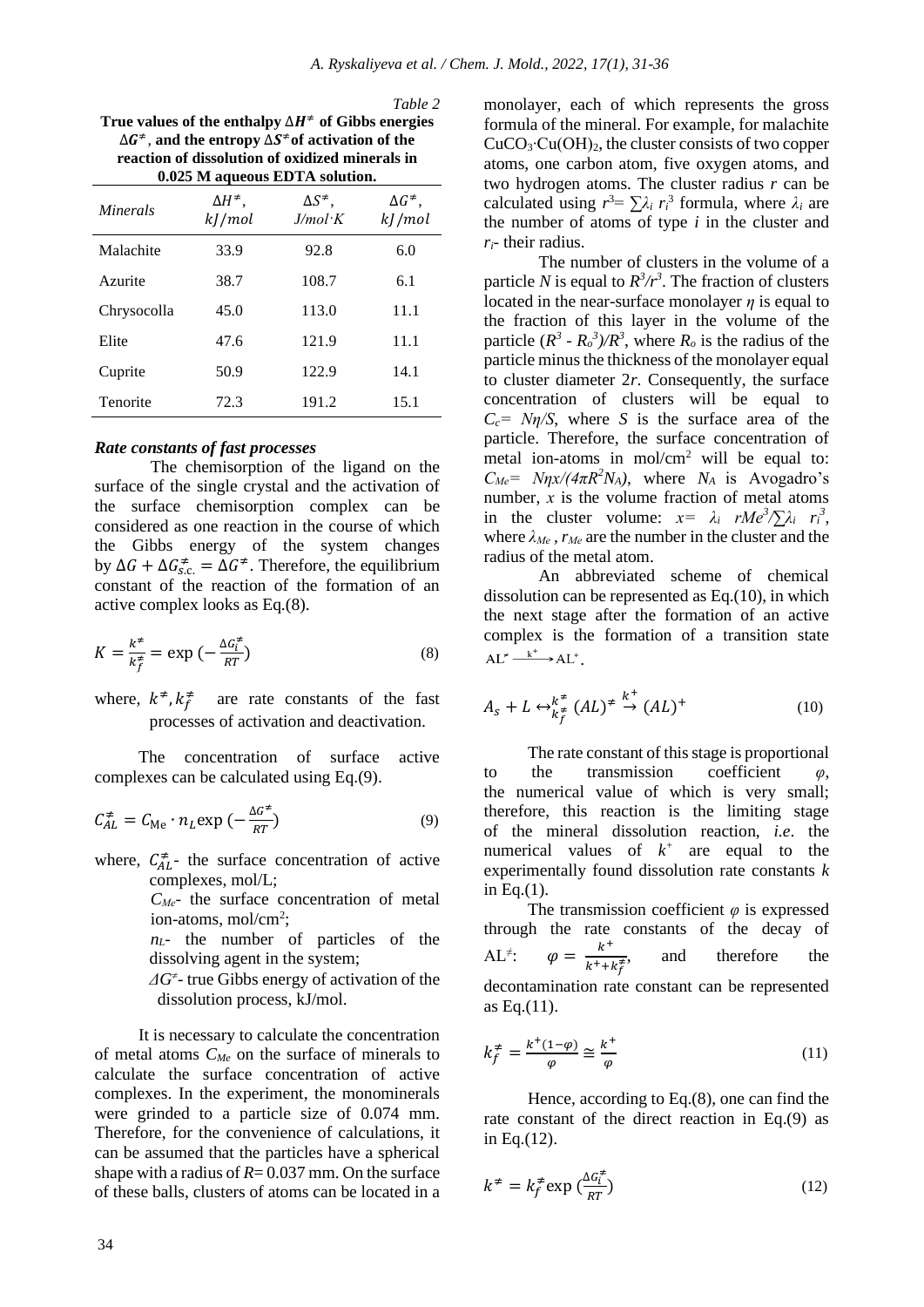#### *The lifetime of the active complex AL<sup>≠</sup>*

The number of disintegrating particles of the active complex *dn<sup>≠</sup>* on the surface area *S* during the time *dt* is:  $dn^{\neq} = k^+$ .  $Sdt + k_f^{\neq}$ . *Sdt.* Calculations show that  $k_f^* \gg k^+$ , therefore:

$$
dn^{\neq} = k_f^{\neq} S dt \tag{13}
$$

By definition, the number of active complexes  $AL^{\neq}$  on the surface of a mineral particle is  $n^{\neq} = C_{AL}^{\neq}$ . S, where *S* is the surface area of the particle. Therefore, replacing  $dn^{\neq}$  and  $dt$  with integral values of  $n^{\neq}$  and ,  $\tau_{AL}^{*}$  accordingly, taking into account Eq.(13), Eq.(14) was obtained for the average lifetime of active complexes.

$$
\tau_{AL}^{\neq} = \frac{c_{AL}^{\neq}}{k_f^{\neq}}\tag{14}
$$

The calculated values of the rate constants of the considered processes, as well as the concentrations and the average lifetime of active complexes are given in Table 3.

### *Concluding remarks*

Experiments are usually carried out at a constant volume of the reaction cell and a constant volume of the dissolving reagent. In practice, when dissolving poorly soluble natural inorganic minerals in experiments, the reaction order often has a fractional value, fluctuating around unity [7]. Under these conditions, the modified Eq.(1) with the reaction order equal to unity and taking into account the stoichiometric coefficient  $\sigma$  completely coincides with the theoretical Eq.(3) of the new dissolution model.

According to Eq.(7), the isokinetic temperature for the system under consideration is 384 K. This means that the entire system of the same type of substances - malachite, azurite, chrysocolla, elite, cuprite, and tenorite at this temperature dissolve at the same rate. At temperatures below the isokinetic temperature, the dissolution rates of minerals are arranged in the sequence: malachite > azurite > chrysocolla > elite > cuprite › tenorite, and at temperatures above 384 K, they are arranged in the reverse order: tenorite › cuprite › elite › chrysocolla › azurite › malachite.

According to Table 3, the average lifetime of the surface-active complexes in the dissolution reactions of malachite, azurite, chrysocolla, elite, cuprite, and tenorite in an aqueous solution of EDTA remains constant. This can be explained by the fact that the reactions under consideration proceed with the formation and decomposition of the surface active complex  $(CuY^2)_{\text{surf, solv.}}$ , which is identical for the dissolution reactions of all considered minerals.

Based on Eq. $(11)$  and Eq. $(14)$ , one can obtain a formula that gives a new theoretical interpretation to the rate constants of chemical dissolution:

$$
k = \frac{c_{AL}^{\neq}}{\tau_{AL}^{\neq}} \varphi \tag{15}
$$

According to Eq.(15) and Table 3, the individual differences of the studied materials are associated with the difference in the concentrations of active complexes on their surfaces. The generality and consistency of solids of the same type is associated with a single value of the transmission coefficient for all minerals and a single value for the lifetime of the active complex.

| Kinetic characteristics of the reduced dissolution scheme, according to $Eq.(10)$ . |                                                        |                                                  |                                       |                                                              |                                           |  |  |
|-------------------------------------------------------------------------------------|--------------------------------------------------------|--------------------------------------------------|---------------------------------------|--------------------------------------------------------------|-------------------------------------------|--|--|
| <i>Minerals</i>                                                                     | $k^{\neq} \times 10^{-22}$<br>$\frac{1}{s \cdot cm^2}$ | $k_f^{\neq} \times 10^{-23}$<br>$1/s \cdot cm^2$ | $k^+ \times 10^7$<br>$1/s \cdot cm^2$ | $C^{\star}_{^{AL}\times10^{\text{-}8}}$<br>1/cm <sup>2</sup> | $\tau^{\star}_{^{AL}\times 10^{15}}$<br>S |  |  |
| Malachite                                                                           | 41.71                                                  | 47.04                                            | 49.00                                 | 11.38                                                        | 2.4                                       |  |  |
| Azurite                                                                             | 28.61                                                  | 33.60                                            | 35.00                                 | 8.074                                                        | 2.4                                       |  |  |
| Chrysocolla                                                                         | 0.63                                                   | 5.38                                             | 5.60                                  | 1.26                                                         | 2.3                                       |  |  |
| Elite                                                                               | 0.35                                                   | 3.07                                             | 3.20                                  | 0.73                                                         | 2.4                                       |  |  |
| Cuprite                                                                             | 0.10                                                   | 2.98                                             | 3.10                                  | 0.73                                                         | 2.4                                       |  |  |
| Tenorite                                                                            | 0.06                                                   | 2.88                                             | 3.00                                  | 0.662                                                        | 2.3                                       |  |  |

*Table 3*